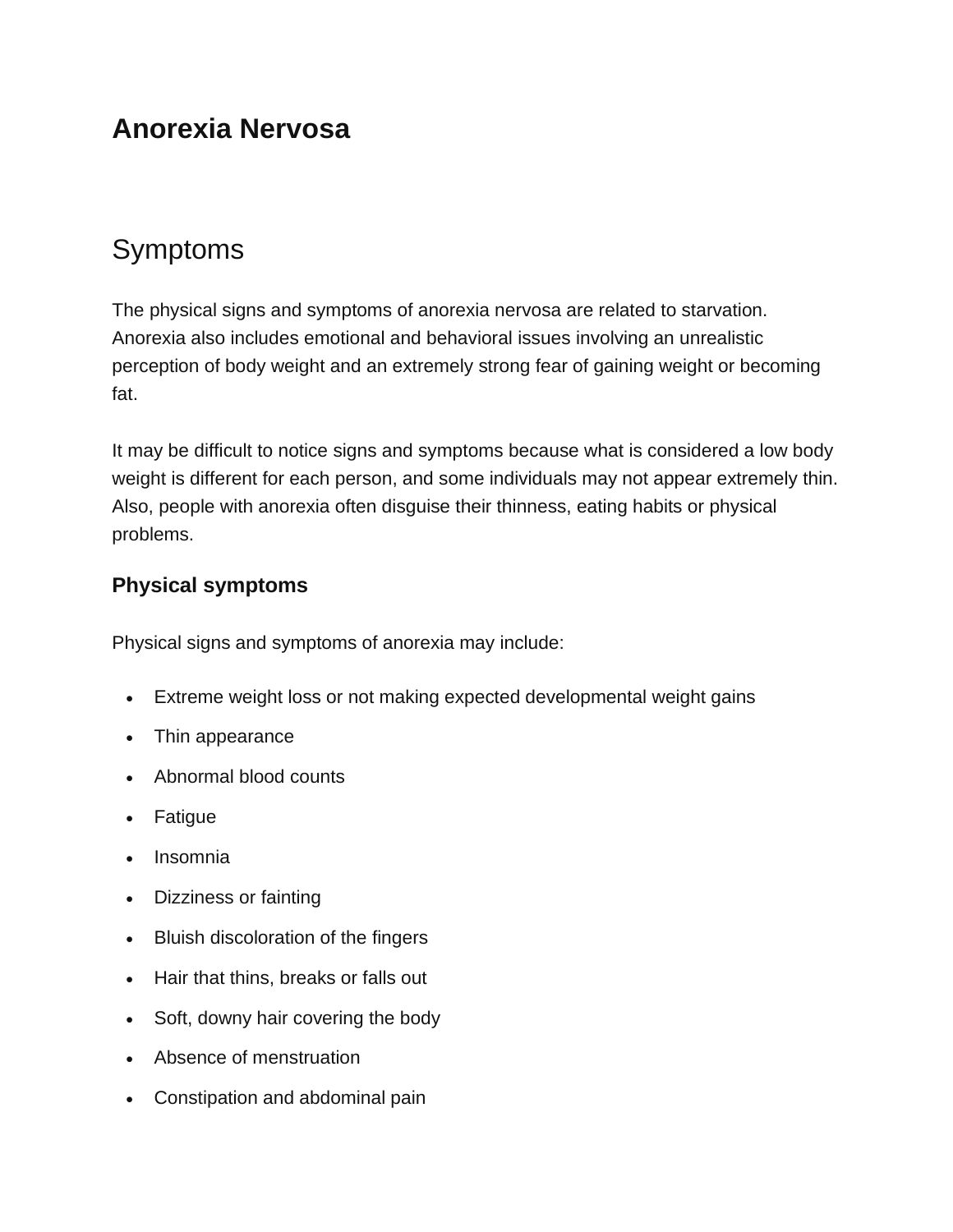- Dry or yellowish skin
- Intolerance of cold
- Irregular heart rhythms
- Low blood pressure
- Dehydration
- Swelling of arms or legs
- Eroded teeth and calluses on the knuckles from induced vomiting

Some people who have anorexia binge and purge, similar to individuals who have bulimia. But people with anorexia generally struggle with an abnormally low body weight, while individuals with bulimia typically are normal to above normal weight.

## **Emotional and behavioral symptoms**

Behavioral symptoms of anorexia may include attempts to lose weight by:

- Severely restricting food intake through dieting or fasting
- Exercising excessively
- Bingeing and self-induced vomiting to get rid of food, which may include the use of laxatives, enemas, diet aids or herbal products

Emotional and behavioral signs and symptoms may include:

- Preoccupation with food, which sometimes includes cooking elaborate meals for others but not eating them
- Frequently skipping meals or refusing to eat
- Denial of hunger or making excuses for not eating
- Eating only a few certain "safe" foods, usually those low in fat and calories
- Adopting rigid meal or eating rituals, such as spitting food out after chewing